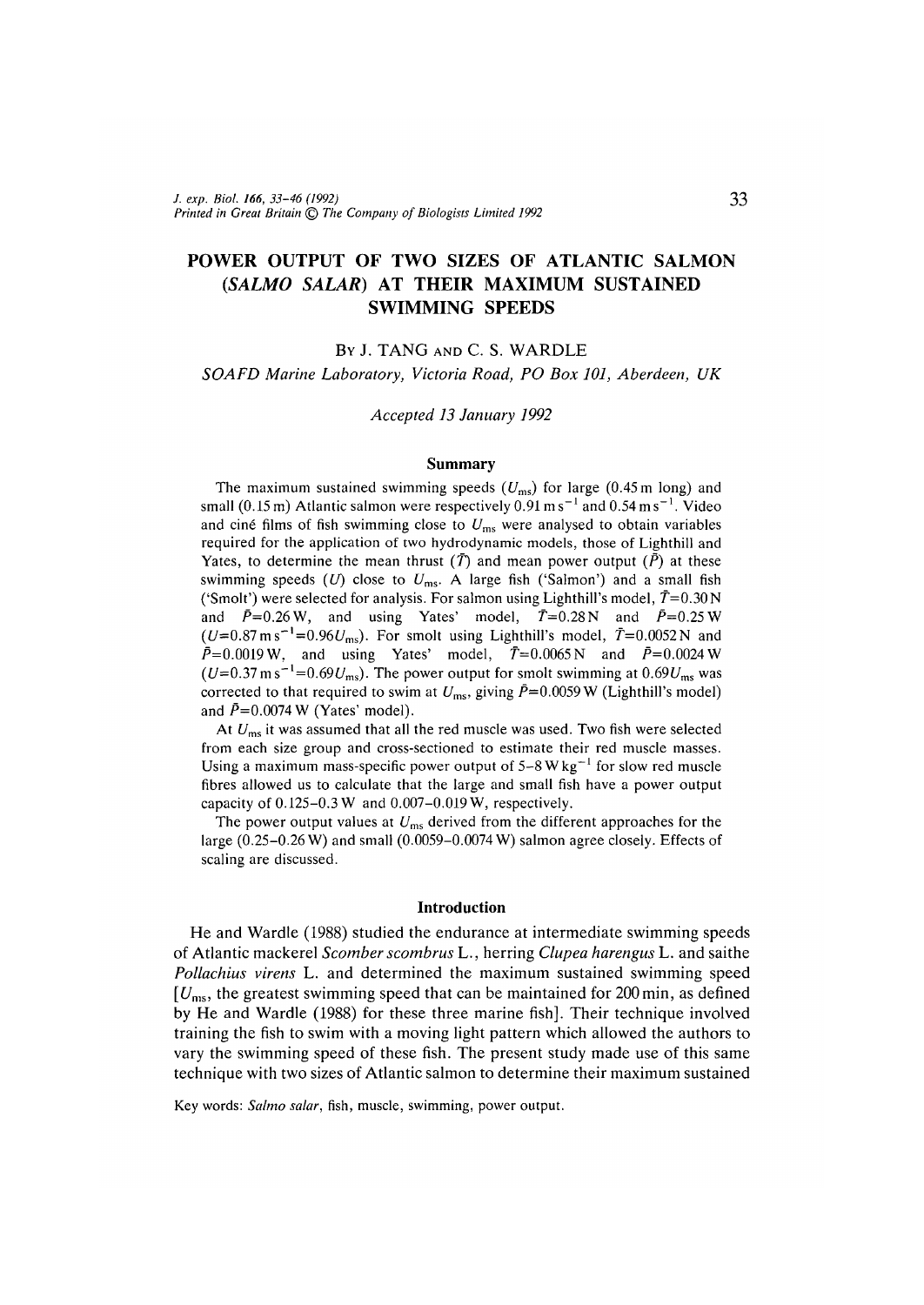swimming speeds *(Ums)* and endurance swimming characteristics. This procedure also allowed the swimming speed of the fish to be controlled during filming for the application of two hydrodynamic models.

Lighthill's (1971) large-amplitude elongated-body theory has been applied to cod *(Gadus morhua)* by Wardle and Reid (1977), Videler and Wardle (1978) and Videler (1981) to obtain the thrust and power required to swim at different speeds. This model requires overhead views of swimming fish to obtain the required parameters.

Yates (1983) developed an alternative model and applied it to data supplied by Webb (1975) on trout *(Salmo gairdneri)* to obtain estimates for mean thrust and power output. The parameters for this model are obtained from simultaneous overhead and side views of the swimming fish. The swimming movements of Atlantic salmon are similar to those of cod and trout, and it is considered that these two hydrodynamic models will provide independent assessments of its power output.

Several authors have discussed the view that red muscle alone is involved in swimming at speeds at or below *Ums* (Bone *et al.* 1978; Kashin *et al.* 1979; Rome *etal.* 1984; Higgins and Thorpe, 1990). Such an assumption allows an assessment of the red muscle mass of a fish to be used to provide another independent approach for estimating the power output capacity of a fish.

Johnston and Salamonski (1984) determined mass-specific power output values for red and white muscle of Pacific blue marlin *(Makaira nigricans).* Langfeld *et al.* (1989) obtained values for fast-type muscle fibres, and Altringham and Johnston (1990) for fast- and slow-type muscle fibres of *Myoxocephalus scorpius.* The mass of red muscle present in individuals of 'large' and 'small' Atlantic salmon may thus give an indication of the power output capacity of these fish when related to massspecific muscle power output figures in the literature.

In this study, the values suggested by Altringham and Johnston (1990) of 5–8Wkg<sup>-1</sup> obtained for the slow muscle fibres of *Myoxocephalus scorpius* are used to obtain an estimate of the power output of salmon red muscle when the fish are swimming at their maximum sustained swimming speeds.

The endurance curves were first measured to determine the maximum sustained swimming speeds of two size groups (large salmon and small salmon). Filmed bouts were selected for steady swimming from each size group. Following this selection, detailed hydrodynamic analysis was carried out on two filmed individuals called 'Salmon' (length,  $L=0.45$  m) from the group of large salmon and 'Smolt'  $(L=0.15 \text{ m})$  from the group of small salmon. Then a study of the distribution of the red and white muscle masses was carried out on two large salmon and two small salmon of similar size and shape to Salmon and Smolt.

## **Materials and methods**

## *Fish*

The fish used in this study were two groups of Atlantic salmon. One group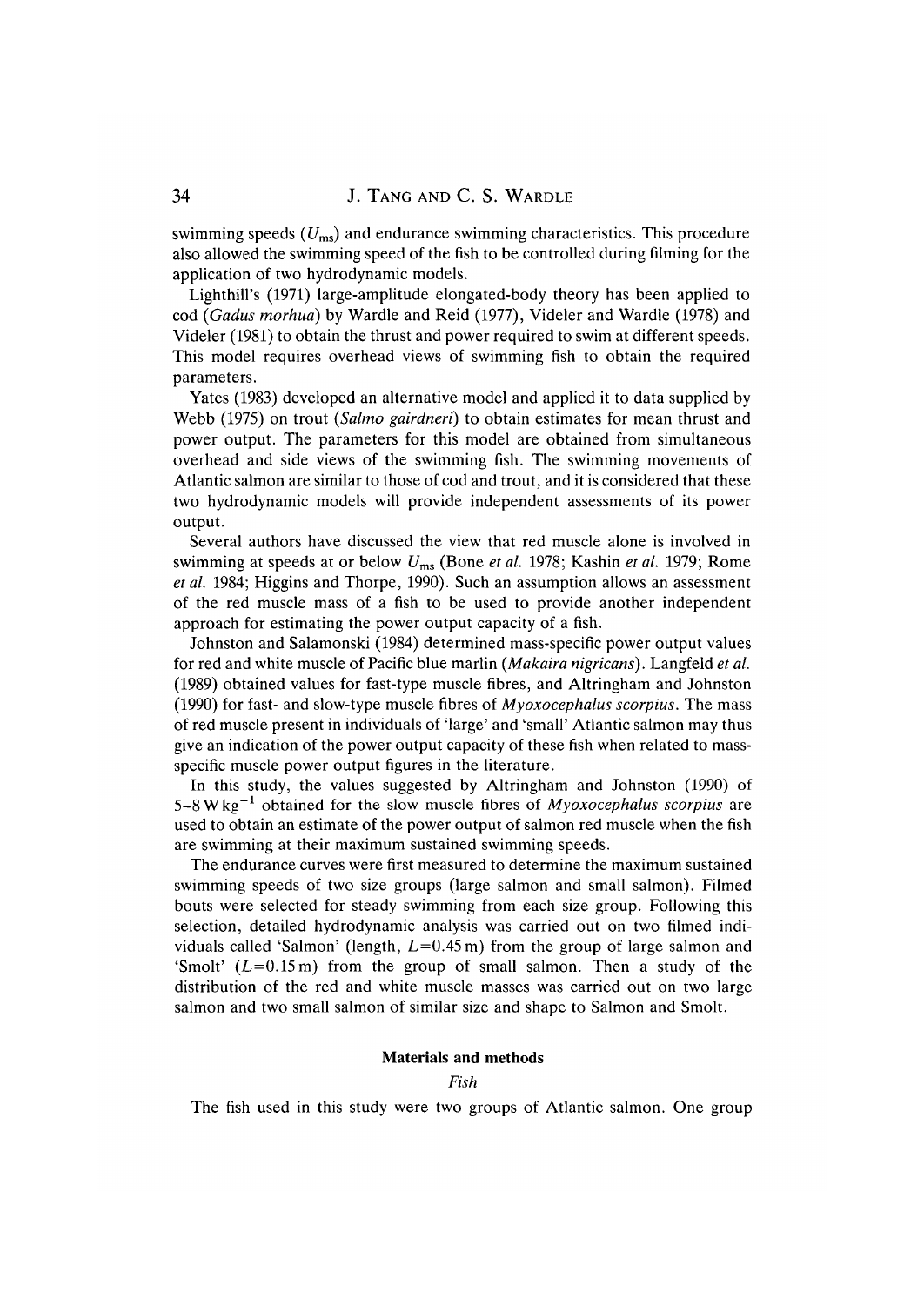consisted of 30 large fish which had been feeding in sea water for a year  $(L=0.30-0.50 \text{ m})$ . The second group consisted of 21 small fish which had recently adapted to sea water  $(L=0.10-0.20 \text{ m})$ . They were obtained from commercial fish farms in Scotland. The large and small fish were fed on food pellets (Mainstream Salmon Diets Grower 4 and Ewos Crumb Size 3, respectively).

### *Endurance swimming trials*

Determination of the endurance swimming characteristics of the large and small salmon followed the procedures used by He and Wardle (1988) using a similar moving light pattern in a 10 m diameter gantry tank at the Marine Laboratory in Aberdeen (see He and Wardle, 1988, Fig. 1). Seawater temperatures were 11.2°C  $(S.D. 0.6^{\circ}C)$  and 15.8°C (s.p. 0.9°C) during the endurance swimming trials and the filming of the groups of large and small fish, respectively.

#### *Filming the fish and selection for hydrodynamic analysis*

In obtaining film of the fish for analysis, four demanding criteria had to be satisfied: clear simultaneous overhead and sideview images of swimming fish, fish swimming at constant velocity, at the required speed *(Ums* or as close as possible) and filmed with a minimum of 16 frames per tailbeat cycle.

For the large fish, two video cameras (Panasonic, CCTV) filming at 50 frames s<sup> $-1$ </sup> were used to obtain simultaneous overhead and sideview images as the fish swam at close to *Ums,* following a moving light pattern (Fig. 1). From 60min of video film (U-matic, JVC model CR-6600E), in which the group of large fish passed the camera approximately 100 times, the large fish that best satisfied the criteria ('Salmon',  $L=0.45$  m,  $U=0.867$  m s<sup>-1</sup>) was selected for further analysis.

For the small fish, which had a higher tailbeat frequency whilst swimming at  $U_{\rm ms}$ , a 16 mm ciné camera running at 100 frames s<sup>-1</sup> (Photosonics IPL) was used. A video camera was used simultaneously to select successful ciné shots for processing. Both cameras were positioned overhead. Sideviews were provided by a 45° angled mirror placed in the swimming channel directly below the cameras such that simultaneous overhead and sideview images of the small fish were obtained on each camera image as they swam through the field of view. Water depth was reduced to 0.6 m to make the small fish swim alongside the angled mirror and so increase the successful yield of simultaneous overhead and sideview images. The set-up was similar to the arrangement shown in Fig. 1A in all other respects.

4200 feet of cine film (Kodak Eastman Ektachrome, 7250 tungsten ISO400; KEE, 7251 daylight ISO400) was shot and, of this, 2200 feet was developed after identifying likely swimming bouts from the video tapes shot simultaneously. Despite many attempts to modify the set-up, the small fish that swam at  $U_{\text{ms}}$  in other parts of their 30 m swimming channel slowed as they approached the mirror. For this reason, we were forced to accept a reduced speed from the small fish. The small fish ('Smolt',  $L=0.15$  m,  $U=0.37$  ms<sup>-1</sup>) that best satisfied all the other criteria had a swimming speed of *0.69Ums.*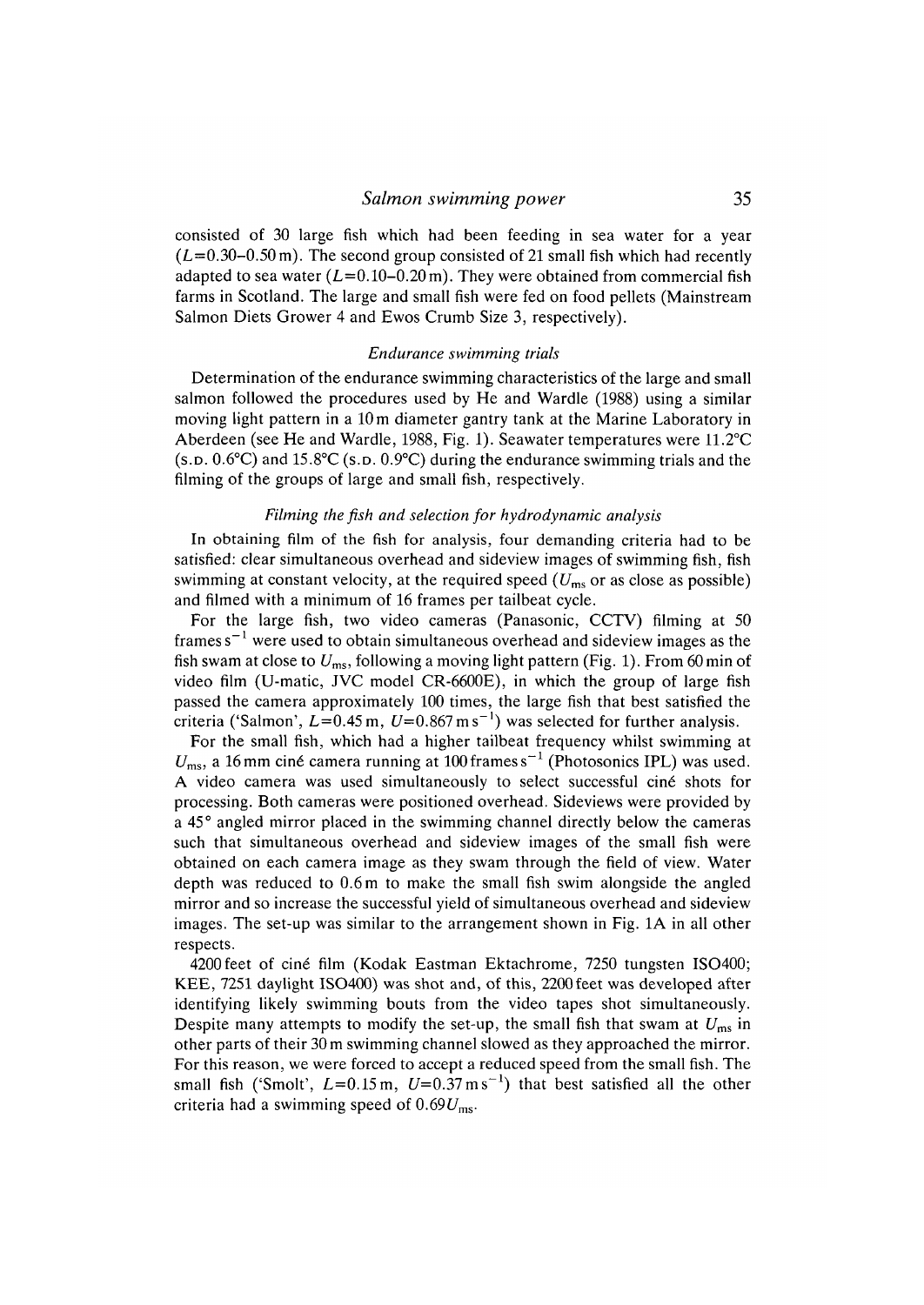

Fig. 1. Experimental design for filming the large fish. (A) Overhead view. (B) Side view.

For analysis,  $x,y$ -coordinates were recorded from the video tape using an image digitiser (Hampton Video Image VP112) and from the cine film using a  $0.57 \text{ m} \times$ 0.57m digitising pad (GTCO Corporation, Rockville MD, USA). The simultaneous overhead and side views of Salmon and Smolt ensured that the results from the two models of Lighthill (1971) and Yates (1983) were directly comparable.

# *Application of the models*

Lighthill's (1971) large-amplitude elongated-body theory was applied to the digitised film images of Salmon and Smolt which satisfied his criterion of 16 frames per tailbeat cycle. A calculation was also carried out for the suggested approximation  $\left[\frac{1}{2}mvz\right]_{a=0}$  of the integral term, where *m* is virtual mass, *w* is the velocity component perpendicular to the tangent on the fish spine at the tail-tip (i.e. position  $a=0$ ) and z is the lateral velocity component of the tail-tip (Lighthill, 1971; Wardle and Reid, 1977; Videler, 1981).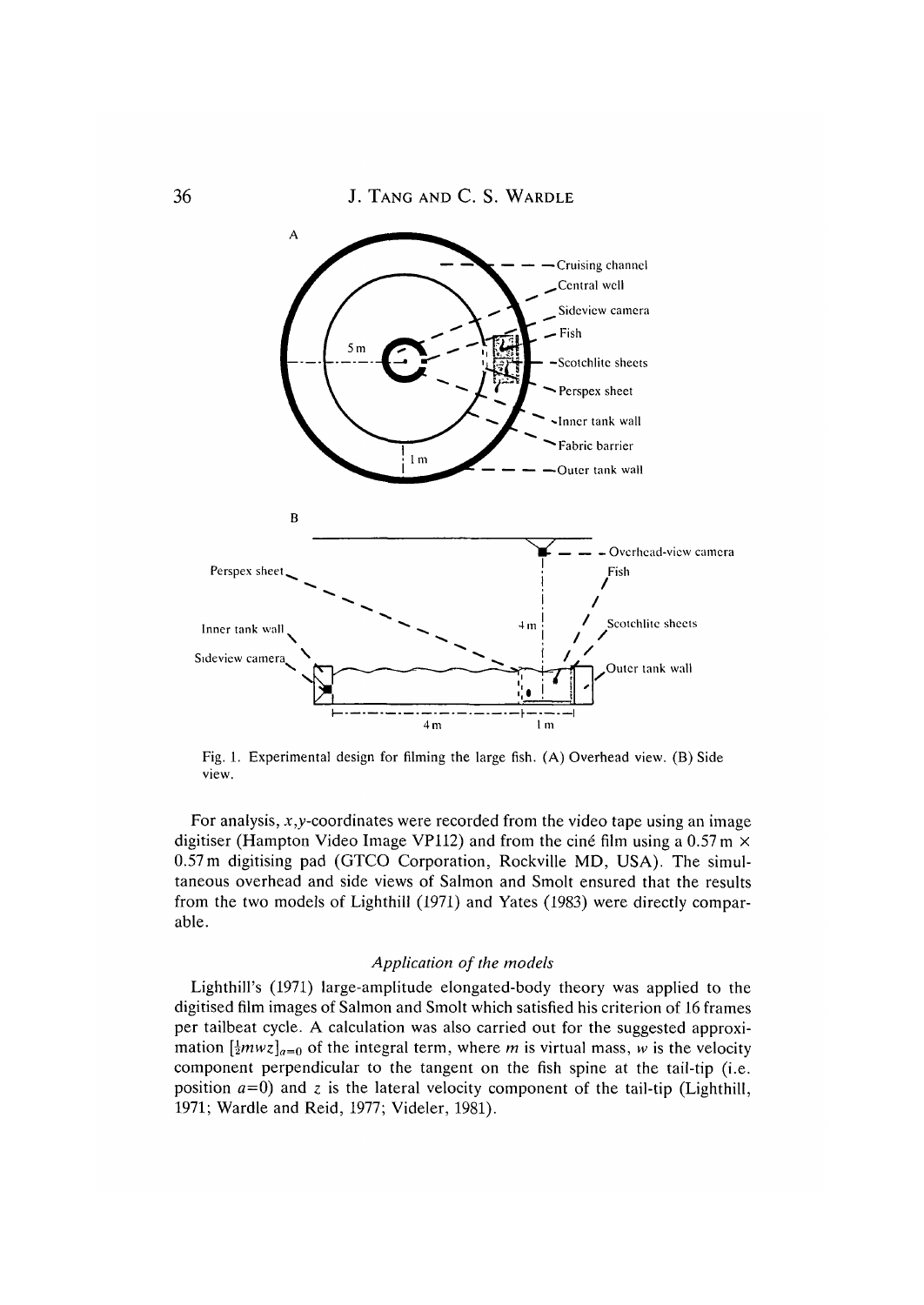Yates' (1983) hydromechanical model was applied to the swimming of Salmon and Smolt as shown in the example given by the author (Yates, 1983, Table 6-1, pp. 193-196).

### *Cross-sectional area and muscle mass*

Two small and two large salmon, with dimensions closest to the filmed Salmon and Smolt, were killed at the end of the filming procedures, using MS 222 anaesthetic (50-100 mg  $l^{-1}$ ), suspended by the mouth and frozen (-20°C) overnight to maintain an undistorted body shape. The frozen specimens were then cross-sectioned carefully at equal distances along the body of each fish. This started from the posterior edge of the opercula to the caudal peduncle, such that there were six sections of equal width. This was done with a sharp knife, immediately after each fish had been taken from the freezer  $(-20^{\circ}C)$ .

The rostral face of each section was then photographed and the areas of red and white muscle were identified and measured. Knowing the fish density and the thickness of each section, an estimate was made of the red and white muscle mass for each section and hence for the whole fish.

#### **Results**

# *Endurance curves and maximum sustained swimming speed*

Fig. 2 shows the two endurance curves for the two size groups of fish. The curve for the large fish was determined using the two best swimmers. The curve for the small fish was determined using the complete school of 21 small fish. *Ums* for the large fish is  $0.91 \text{ m s}^{-1}$   $(2.03 L \text{ s}^{-1}$  where  $L=0.45 \text{ m}$ ).  $U_{\text{ms}}$  for the small fish is  $0.54 \text{ m s}^{-1}$  (5.4–3.6 L s<sup>-1</sup> where L=0.10–0.15 m).



Fig. 2. Endurance curves of the large fish (solid line) and the small fish (dashed line). Linear regression equations are: large fish  $E=1134-464U$  (r=0.94), small fish  $E=864-141U$  ( $r=0.75$ ), where *E* is the longest endurance at the test speed in minutes for four repeat trials and U is swimming speed in lengths per second  $(Ls^{-1})$ .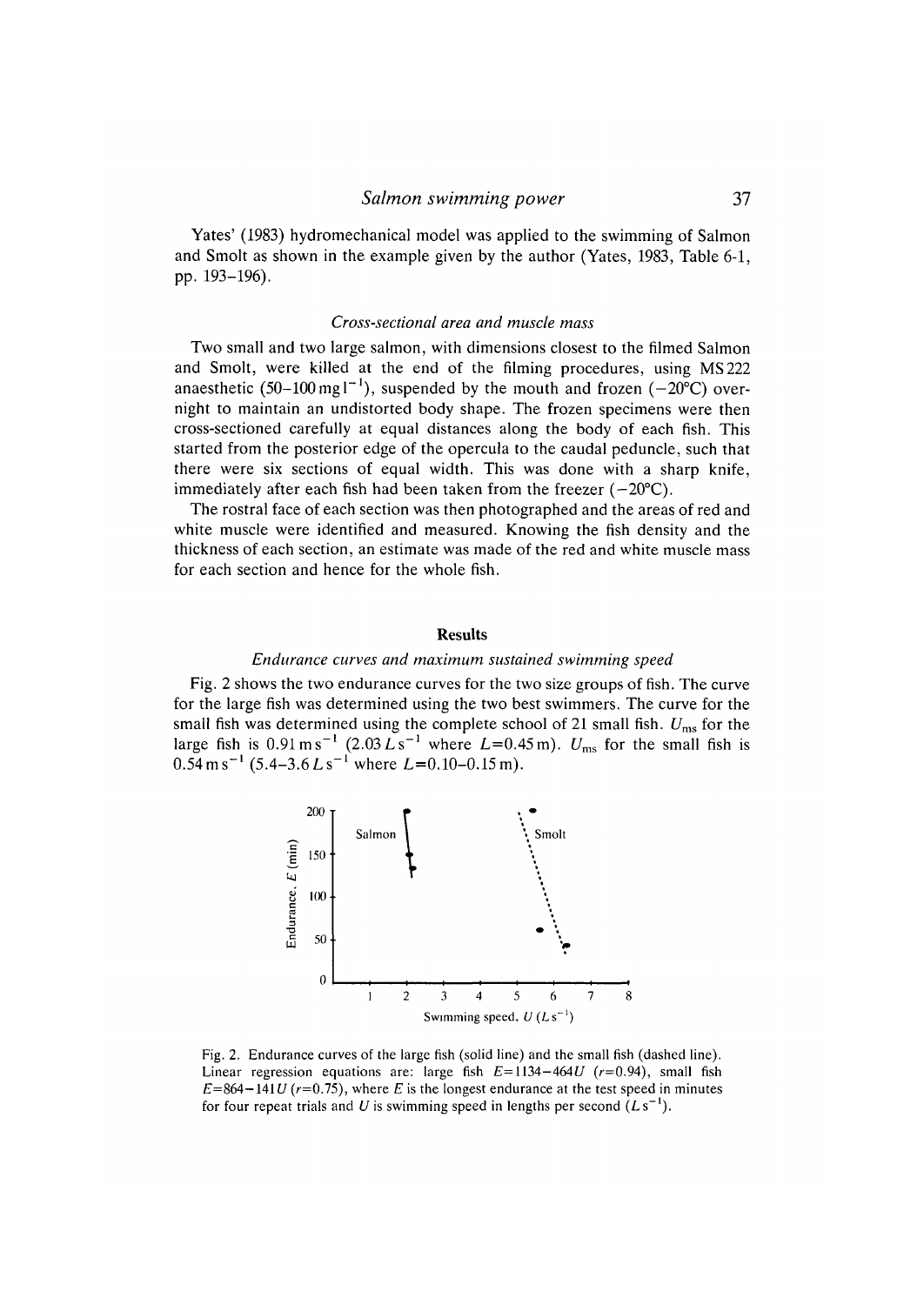| Table 1. Mean thrust $T(N)$ and mean power P (W) output values for Salmon                   |  |
|---------------------------------------------------------------------------------------------|--|
| $(L=0.45 m, U=0.87 m s^{-1},$ where $U_{ms}=0.91 m s^{-1}$ and Smolt $(L=0.15 m, U=0.15 m)$ |  |
| 0.37 m s <sup>-1</sup> , where $U_{ms} = 0.54$ m s <sup>-1</sup> )                          |  |

|                     | Salmon $\bar{T}$<br>at $U_{\rm ms}$<br>(N) | Salmon $\bar{P}$<br>at $U_{\rm ms}$<br>(W) | Smolt $\bar{T}$<br>at $0.69U_{\text{ms}}$<br>(N) | Smolt $\bar{P}$<br>at $0.69U_{\text{ms}}$<br>(W) | Smolt $\bar{P}$<br>at $U_{\rm ms}$<br>(W) |
|---------------------|--------------------------------------------|--------------------------------------------|--------------------------------------------------|--------------------------------------------------|-------------------------------------------|
| Lighthill (1971)    | 0.30                                       | 0.26                                       | 0.0052                                           | 0.0019                                           | 0.0059                                    |
| <b>Yates</b> (1983) | 0.28                                       | 0.25                                       | 0.0065                                           | 0.0024                                           | 0.0074                                    |
| Red muscle power    | N/A                                        | $0.10 - 0.30$                              | N/A                                              | N/A                                              | $0.007 - 0.019$                           |

Note the discrepancy in the figures for Smolt between the red muscle power estimate (for swimming at *Ums)* and the hydrodynamic models (for swimming at *0.69Ums).*

The corrected hydrodynamic power figures ( $\times$ 3.1, see text) for Smolt swimming at  $U_{\text{m}}$  are shown in the last column.

N/A, not applicable; L, fish length; U, swimming velocity;  $U_{\text{ms}}$ , maximum sustained swimming velocity.

### *Hydrodynamic models*

The mean thrust  $(\bar{T})$  and mean power output  $(\bar{P})$  obtained from each model for Salmon and Smolt are shown in Table 1. The hydrodynamic parameters for Salmon and Smolt used in Yates' (1983) model are shown in Table 2. Examples of the parameters and instantaneous thrust values obtained for Salmon using Lighthill's model are shown in Table 3, for one swimming cycle.

Instantaneous thrust values from Lighthill's model are related to tail-tip position for Salmon and Smolt in Figs 3 and 4, respectively. Negative thrust values obtained from this model were found at the extremes of each tail-sweep cycle (Figs 3 and 4). These negative values were plotted as zero as it was considered a reasonable approximation that both the lateral velocity *(dz/dt)* and the angle of attack of the tail-blade  $(\theta)$  are momentarily zero at these points (Table 3). This approximation was based on observations of the behaviour of the caudal fin trailing edge seen when filmed from behind during swimming motions (see also Fig. 1 in Bainbridge, 1963). It was noted that, at the extremes of each tail-sweep, the caudal fin slackened, losing its tension as the fin became momentarily stationary (similar to 'tacking' in the sport of sailing). These assumptions have the effect of removing the negative thrust values and augmenting the mean thrust and power obtained from Lighthill's model.

The magnitude of the integral term approximation  $\left[\frac{1}{2}mvz\right]_{a=0}$  for Salmon and Smolt proved to be negligible (see Table 3). The contribution of the term  $\left[\frac{1}{2}mvz\right]_{a=0}$  to the mean power for Salmon was 0.0048 W, and it was less than 0.0001W for Smolt.

### *Red and white muscle distribution*

Fig. 5 shows the red and white cross-sectional areas of the two large and two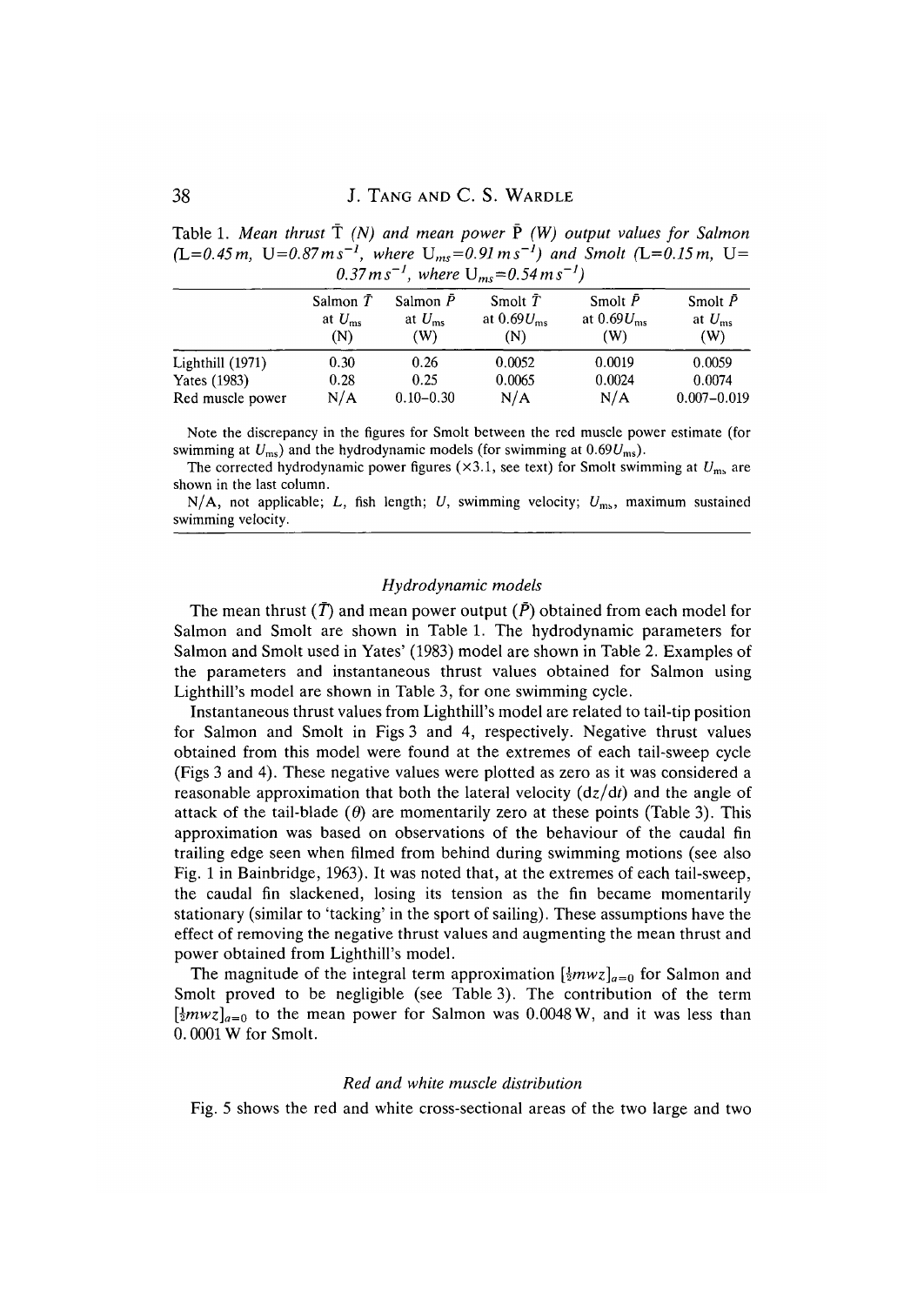| Parameters               | Salmon  | Smolt  |  |
|--------------------------|---------|--------|--|
| $U(m s^{-1})$            | 0.867   | 0.3676 |  |
| L(m)                     | 0.45    | 0.1512 |  |
| $h_1$ (m)                | 0.0345  | 0.0134 |  |
| $b_{\rm L}$ (m)          | 0.0376  | 0.0105 |  |
| $f$ (Hz)                 | 3.125   | 3.8    |  |
| $c (ms^{-1})$            | 1.1613  | 0.5301 |  |
| $b_{\rm p}/b_{\rm L}$    | 0.4706  | 0.3548 |  |
| $L*/L$                   | 0.4984  | 0.5283 |  |
| $\sigma$                 | 10.1917 | 9.82   |  |
| $\theta$                 | 1.2876  | 1.5903 |  |
| $A_L/L^2$                | 0.0219  | 0.0151 |  |
| $C_{\rm T}$              | 0.0036  | 0.0041 |  |
| $C_{\rm Ph}$             | 0.0041  | 0.0046 |  |
| $\eta_{\rm h}$           | 0.8942  | 0.8843 |  |
| $\bar{T}$ (N)            | 0.2838  | 0.0065 |  |
| $\bar{P}$ (W)            | 0.2752  | 0.0027 |  |
| $\bar{T}U(N)$            | 0.2460  | 0.0024 |  |
| $\bar{P} - \bar{T}U$ (W) | 0.0292  | 0.0003 |  |
|                          |         |        |  |

Table 2. *Yate's parameters measured from film images of Salmon and Smolt*

The symbols and units used are the same as those shown in Yates (1983) Table 6-1, p. 195, after applying his equations 31-40, pp. 193-195.

Note that the useful power *TU* is quoted in the comparisons of power output.

 $A_L$ , area of circle circumscribing the body cross section;  $b_L$ ,  $b_p$ , dorso-ventral body height at tail tip (L) and tail peduncle (p); c, velocity of propulsive wave;  $C_T$ , mean thrust coefficient;  $C_{\text{Ph}}$ , mean power coefficient; f, frequency;  $h_1$ , amplitude of lateral movements; L, fish length; *L\*,* dorsal fin to caudal fin separation; *P,* mean power; *T,* mean thrust force; *U,* swimming velocity;  $\eta_h$ , efficiency;  $\theta$ , proportional feathering parameter;  $\sigma$ , reduced frequency.

small fish selected for their morphological similarity to Salmon and Smolt. Note that cross-sectional area is proportional to muscle mass per section.

Applying the figure of  $5-8 \text{ W kg}^{-1}$  for the maximum red muscle power output capacity (Altringham and Johnston, 1990) to the mean masses of red muscle in the large and small fish indicates that the power output capacity is approximately 0.125-0.3 W for Salmon and 0.007-0.019 W for Smolt.

### **Discussion**

#### *Power output at maximum sustained swimming speed*

Table 1 compares the results from the three approaches used to assess the power output of Salmon and Smolt swimming at or close to their maximum sustained swimming speeds  $(U_{\text{ms}})$ . The Salmon was filmed swimming at 0.87 m s<sup>-1</sup>, close to its maximum sustained swimming speed of  $0.91 \text{ m s}^{-1}$ . The assumption is that all the red muscle is used when the fish swims at *Ums.*

Several different approaches indicate that the whole length of the red muscle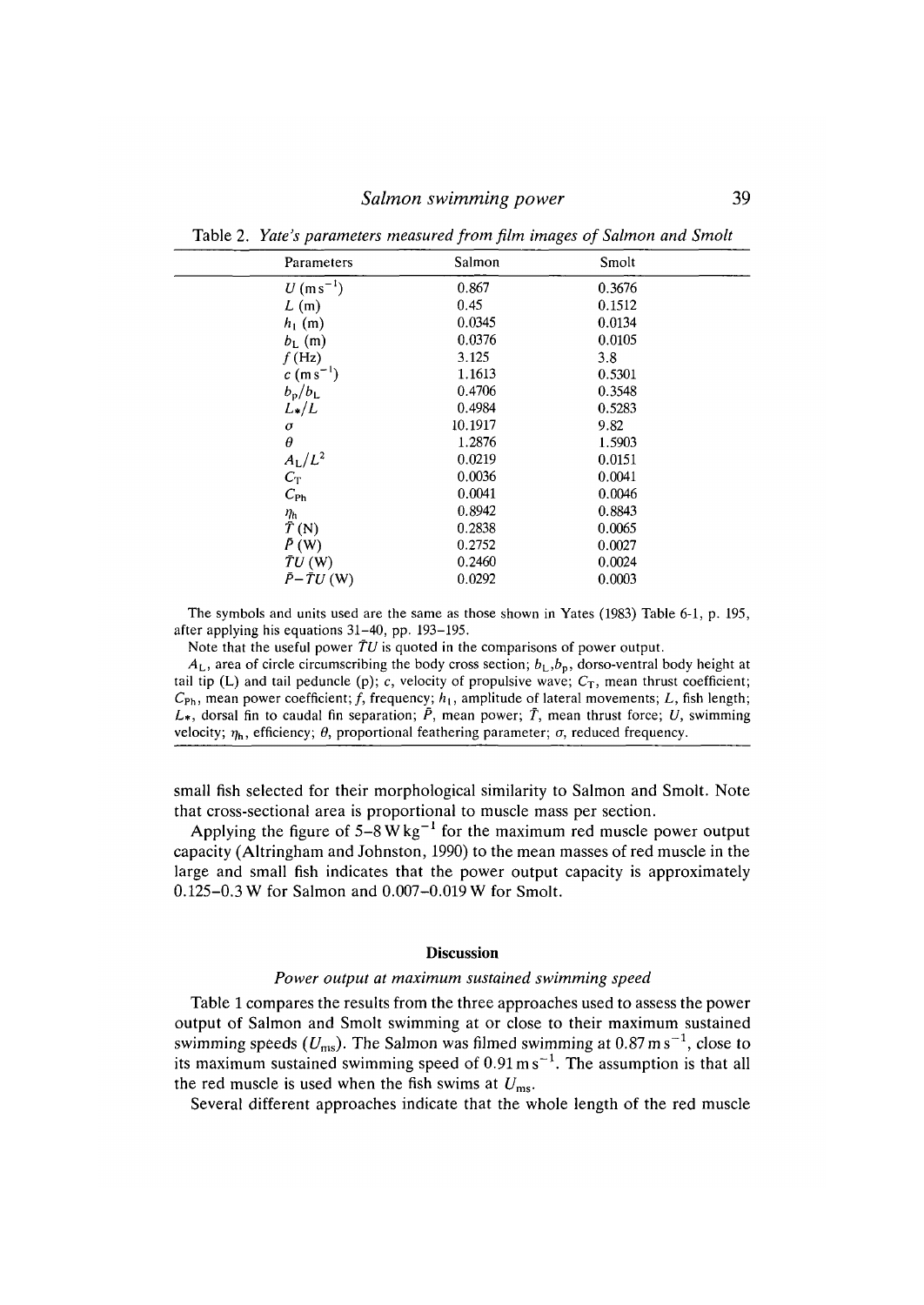| Frame<br>number | dx/dt<br>$(m s^{-1})$ | dz/dt<br>$(m s^{-1})$ | $cos\theta$ | $\sin\theta$ | w<br>$(m s^{-1})$ | Thrust<br>(N) | $\frac{1}{2} m w z$<br>(N) | Power<br>(W) |
|-----------------|-----------------------|-----------------------|-------------|--------------|-------------------|---------------|----------------------------|--------------|
| 1               | 0.8710                | 0.0000                | 1.0000      | 0.0000       | 0.0000            | 0.0000        | 0.0000                     | 0.000        |
| 2               | 0.7631                | 0.0000                | 1.0000      | 0.0000       | 0.0000            | 0.0000        | 0.0000                     | 0.000        |
| 3               | 0.8526                | 0.0000                | 1.0000      | 0.0000       | 0.0000            | 0.0000        | 0.0000                     | 0.000        |
| 4               | 0.8954                | $-0.8198$             | 0.8549      | $-0.5188$    | $-0.2363$         | 0.7718        | $-0.0055$                  | 0.669        |
| 5               | 0.7671                | $-0.7819$             | 0.8267      | $-0.5627$    | $-0.2148$         | 0.6765        | $-0.0015$                  | 0.587        |
| 6               | 0.8343                | $-0.6285$             | 0.9997      | $-0.0263$    | $-0.6063$         | 0.8965        | 0.0491                     | 0.777        |
|                 | 0.9898                | $-0.5090$             | 0.9997      | $-0.0263$    | $-0.4828$         | 0.5871        | 0.0395                     | 0.509        |
| 8               | 0.9918                | $-0.1066$             | 0.9997      | $-0.0263$    | $-0.0805$         | 0.0243        | 0.0073                     | 0.021        |
| 9               | 0.9092                | 0.2492                | 0.9997      | $-0.0263$    | 0.2730            | 0.1398        | $-0.0272$                  | 0.121        |
| 10              | 0.9609                | 0.5784                | 0.9947      | $-0.1029$    | 0.6742            | 0.7446        | $-0.0267$                  | 0.646        |
| 11              | 0.8807                | 0.6984                | 0.8707      | 0.4918       | 0.1749            | 0.4946        | $-0.0043$                  | 0.429        |
| 12              | 0.7916                | 0.5886                | 0.9567      | 0.2912       | 0.3326            | 0.6491        | 0.0046                     | 0.563        |
| 13              | 0.8284                | 0.4583                | 0.9920      | 0.1260       | 0.3502            | 0.4528        | 0.0180                     | 0.393        |
| 14              | 0.9585                | 0.3772                | 0.9997      | $-0.0263$    | 0.4023            | 0.3220        | 0.0268                     | 0.279        |
| 15              | 0.9459                | 0.1160                | 0.9940      | $-0.1092$    | 0.2186            | 0.0073        | 0.0160                     | 0.006        |
| 16              | 0.8383                | $-0.1485$             | 0.9997      | $-0.0263$    | $-0.1264$         | 0.0490        | $-0.0091$                  | 0.043        |
| 17              | 0.9042                | 0.0000                | 1.0000      | 0.0000       | 0.0000            | 0.0000        | 0.0000                     | 0.000        |
| 18              | 0.9687                | 0.0000                | 1.0000      | 0.0000       | 0.0000            | 0.0000        | 0.0000                     | 0.000        |
|                 |                       |                       |             |              |                   |               |                            |              |

Table 3. *An example of the Lighthill parameters used in the analysis of Salmon for one tailbeat cycle (frame numbers every 0.02 s are listed in the first column)*

Similar sets of parameters were obtained for Smolt.

These parameters were used in the equations of Wardle and Reid (1977, equations  $1-7$ ), which are based on the derivation of Lighthill (1971).

The approximation of the  $\frac{dz}{dt}$  values to zero occurs at the points where the resulting thrust was found to be negative. This occurred at the extreme points of the tail-sweep.

Note the low value of the integral term  $\left[\frac{1}{2}mvz\right]_{a=0}$ .

The swimming speed used in the calculations is  $U=0.8670 \text{ m s}^{-1}$  and the virtual mass  $m =$  $4.5438$  kg m<sup>-1</sup>.

*dx/dt,* forward tail-tip velocity; *dz/dt* lateral tail-tip velocity; *w,* tail-tip velocity; *x,z\* forward and lateral coordinates; *0,* angle of attack of tail-blade.

cross section is involved in producing power for the sustained swimming cycle. Hess and Videler (1984) showed in saithe, *Pollachius virens,* that during steady swimming there is one instant of maximum bending moment all along the body as the tail-tip crosses the track of the fish (coincident with the peaks of instantaneous force shown in Figs 3 and 4 here). Studies of how muscle is used during swimming in carp *Cyprinus carpio* (Van Leeuwen *et al.* 1990) and saithe (J. D. Altringham, C. S. Wardle and C. Smith, in preparation) have suggested that, despite delays in onset of myotomal activity along the body, there is positive work in the anterior sections accompanied by negative work in the posterior sections. It seems possible that all sections can reach peak force at about the same time as the maximum bending moment (J. D. Altringham, C. S. Wardle and C. Smith, in preparation).

Bearing this in mind and using the maximum value of  $5-8$  W kg<sup>-1</sup> suggested by Altringham and Johnston (1990) for sculpin red muscle, the range of power output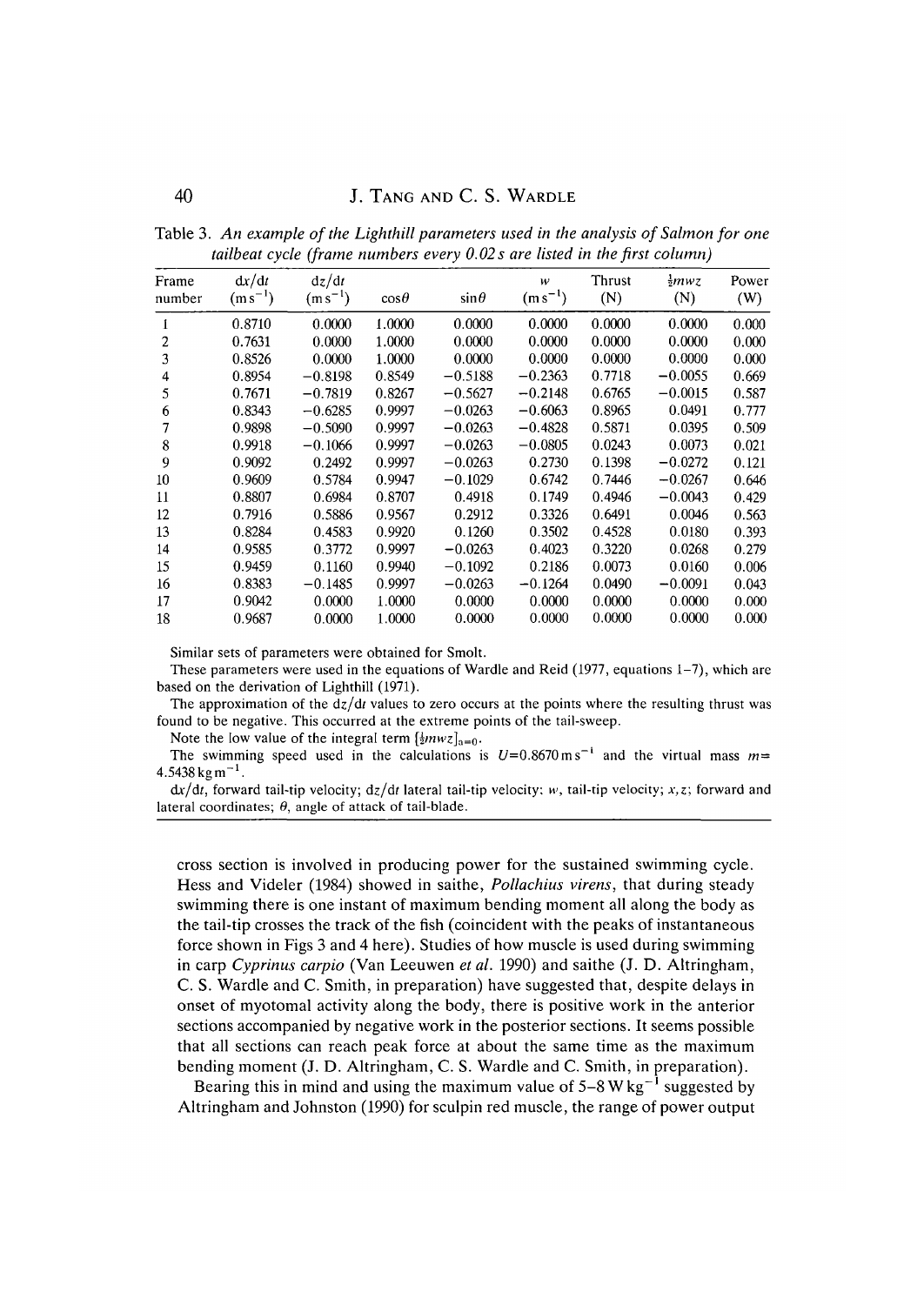

Fig. 3. Instantaneous thrust values for Salmon (solid line). Tail-tip position (dashed line, no scale) is shown only for phase comparison with the instantaneous power peaks. The amplitude (midpoint to extreme of tail-sweep) is 0.035 m. Each frame lasts 0.02 s.



Fig. 4. Instantaneous thrust values for Smolt (solid line). Tail-tip position (dashed line, no scale) is shown only for phase comparison with the instantaneous power peaks. The amplitude (midpoint to extreme of tail-sweep) is 0.013 m. Each frame lasts 0.01 s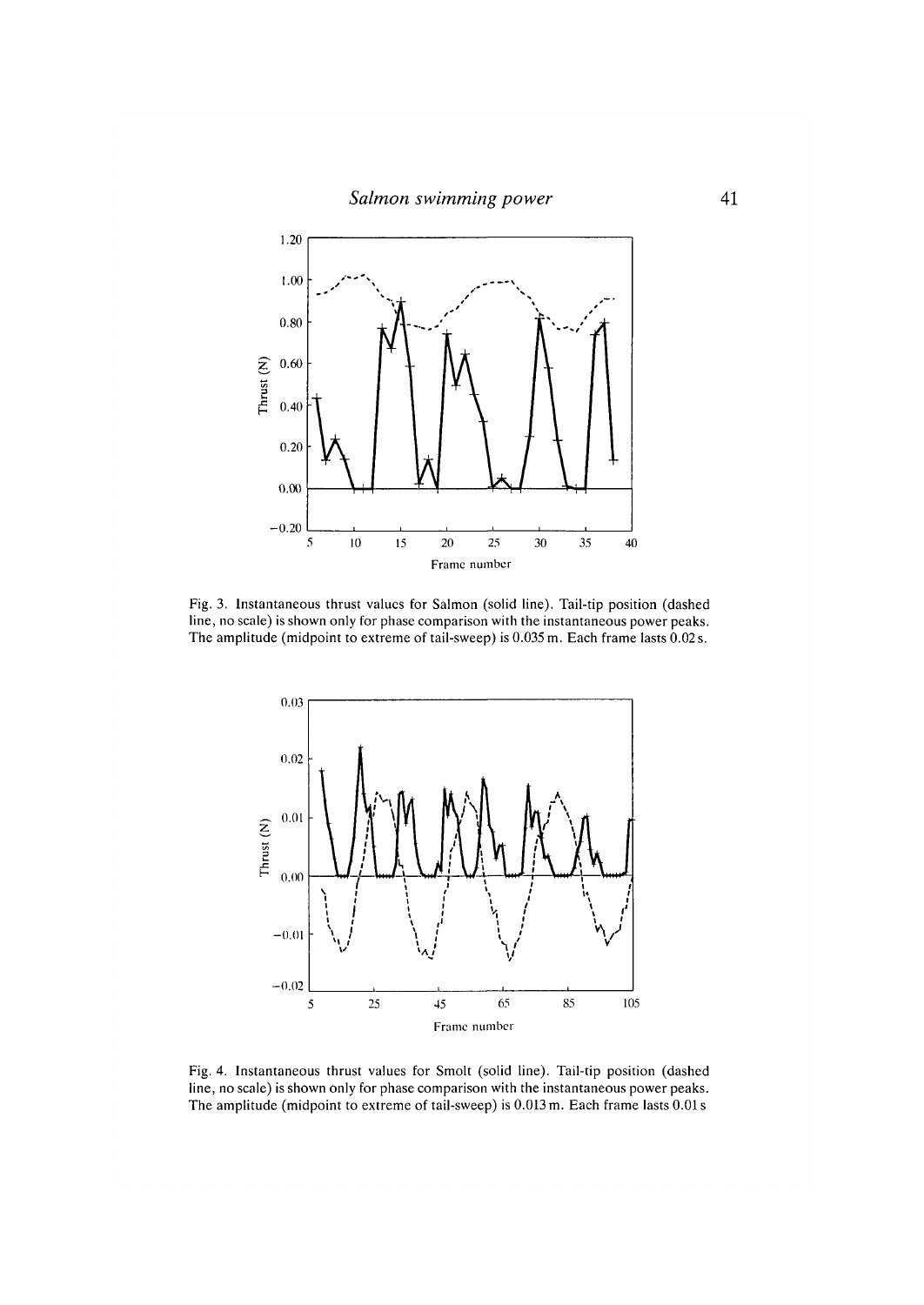

Fig. 5. (A) Distribution of red (lower lines) and white (upper lines) muscle crosssectional areas for the two selected large fish  $(740 \text{ g}, \text{solid line}, L=0.44 \text{ m}; 770 \text{ g}, \text{dashed}$ line,  $L=0.44$  m) of similar morphology to Salmon (see text). Mean fish density was 1.0676 g cm<sup>-3</sup>. Thickness of each cross section was 5 cm. (B) Distribution of red (lower lines) and white (upper lines) muscle cross-sectional areas for the two selected small fish (22.9g, solid line,  $L=0.148$ m; 26.0g, dashed line,  $L=0.155$ m) of similar morphology to Smolt (see text). Mean fish density was  $1.0551$  g cm<sup>-3</sup>. Thickness of each cross section was 1.5 cm. *L* is fish length.

values estimated by measuring the whole salmon red muscle volume agrees closely with that obtained from the hydrodynamic models (see Table 1).

The Smolt was filmed at  $U=0.37 \text{ m s}^{-1}$ , which is  $0.69U_{\text{ms}}$  (where  $U_{\text{ms}}=$  $0.54\,\mathrm{m\,s^{-1}}$ ). The red muscle power output estimate (for swimming at  $U_\mathrm{ms}$ ) exceeds that obtained from the hydrodynamic models at  $0.69U_{\text{ms}}$ . Assuming that power required for swimming increases as the cube of the speed, at  $U_{\text{ms}}$  the power required would be increased by a factor of about 3.1. This factor increases the power values obtained from the models to the range suggested by the red muscle power output figures (see last column in Table 1). Hence, the agreement between these three approaches appears to be good.

A fourth independent approach to assessing power ouput at *Ums* is by measuring oxygen consumption. Data from Brett and Glass (1973) indicate that a 700-800g sockeye salmon *Oncorhynchus nerka* has an active metabolic rate of 700- 800 mg O<sub>2</sub> kg<sup>-1</sup> h<sup>-1</sup>, equivalent to 2.65-3.03 W kg<sup>-1</sup> using oxycalorific conversion values for fat from Elliot and Davidson (1975). The various metabolic processes, starting with the uptake of oxygen and ending with the swimming movements of the fish muscles, are subject to various efficiency factors. Webb (1975, Fig. 63) suggests an overall aerobic efficiency of 15.8% at *£7ms* for rainbow trout *Salmo gairdneri.* Applying Webb's efficiency correction to the range of values for

**42**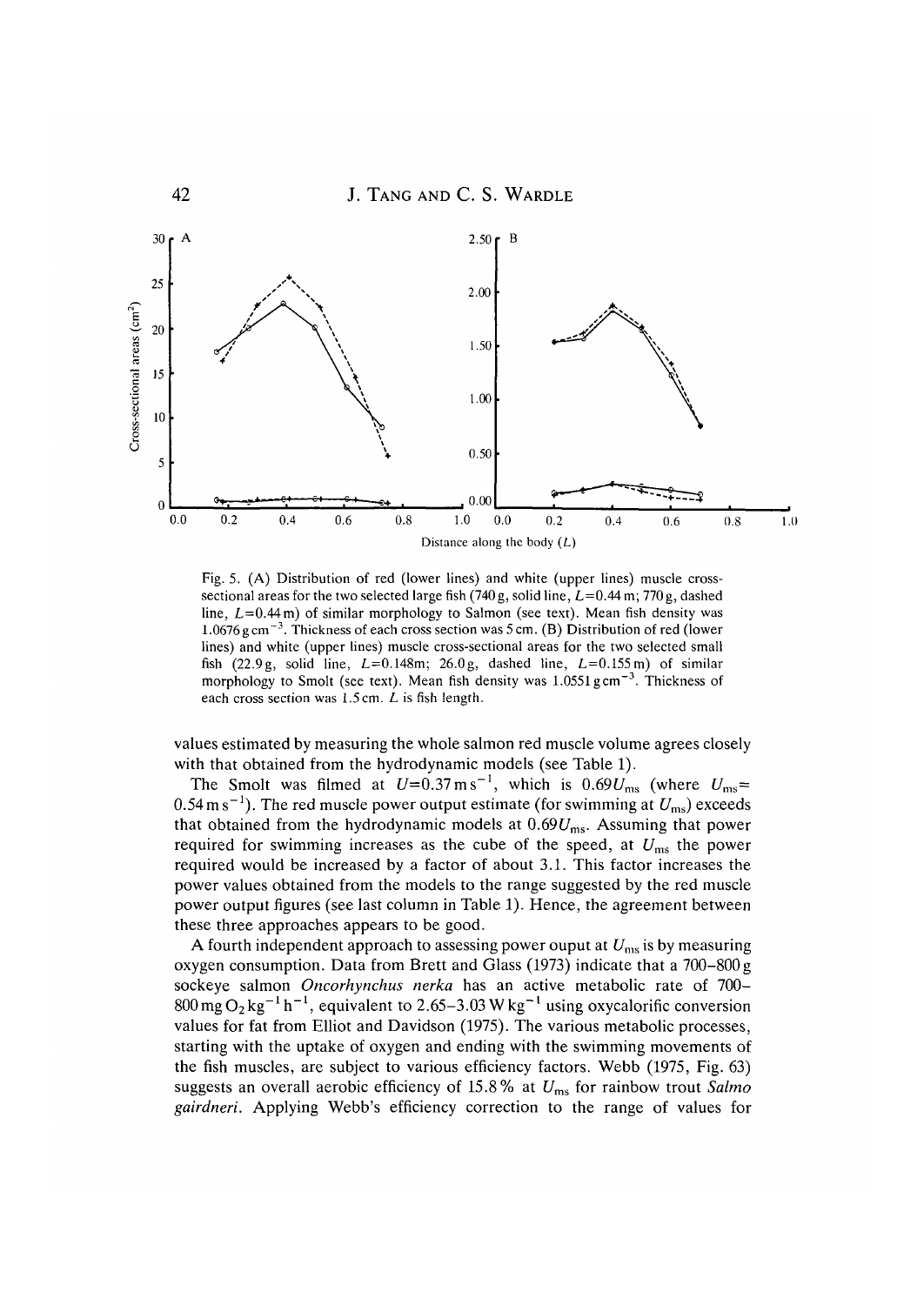*Oncorhynchus nerka* adjusts it to  $0.42 - 0.48 \text{ W kg}^{-1}$ . The approximate massspecific power output figure found here for Salmon  $(750 \text{ g})$  is  $0.33 \text{ W kg}^{-1}$ , assuming a mean power output of 0.25 W from Table 1.

# Large- and small-amplitude models of fish swimming

Lighthill (1975, chapter 6) points out that his earlier note on the swimming of slender fish (Lighthill, 1960) regarded swimming motions as 'a small perturbation of the stationary stretched-straight state' only valid for small displacements about this central line. Thus, this and related models (such as Yates' 1983 model applied here) assume that the amplitude of body movements is small, relative to body length.

Lighthill's (1971) large-amplitude model differs by considering the 'actual disturbed position of the animal's centreline' as the starting point, which may more realistically represent the swimming of fish at prolonged and sustained swimming speeds. Applying Lighthill's (1971) and Yates' (1983) models to Salmon and Smolt shows that the results obtained are similar (see Table 1). The difference between the mean power output values obtained from the two models for Salmon and Smolt lies within a factor of 2.

The ratio of amplitude, mid-point to extreme of tail-sweep  $(h_1)$ , to body length (*L*) for Salmon at  $U$ =0.867 m s $^{-1}$  was 0.08 and that for Smolt at  $U$ =0.37 m s $^{-1}$  was 0.09. The slenderness ratio, maximum transverse dimension *(d)* to L, is 0.16 for Salmon and 0.17 for Smolt. The difference between the two models applied to fish swimming in similar modes to Atlantic salmon near or at *Ums* is slight and it is suggested that, as long as the ratios  $h_1/L$  and  $d/L$  are within the limits noted above, either type of model will give a similar answer.

# *Red and white muscle distribution*

Fig. 5 shows that the maximum cross-sectional area (and hence muscle mass) of white muscle occurs at about  $0.4 - 0.45L$  for the large and small salmon. The red muscle cross-sectional area and mass vary considerably less, remaining fairly constant along the body in fish from both size groups. The red muscle forms 3-4 % of the body mass of the two selected large fish and 5-7 % of the body mass of the two selected small fish.

Goolish (1989) found that for a rainbow trout *Salmo gairdneri* of similar length to Salmon  $(L=0.45 \text{ m})$ , 3-4% of the body mass is red muscle, which agrees well with the findings for Salmon. For rainbow trout of similar length to Smolt  $(L=0.15 \text{ m})$ , Goolish (1989) found that only 1.25% of the body mass was red muscle.

With this discrepancy in mind, two specimens of small trout  $(L=0.15-0.20 \text{ m})$ were examined. They were not the same shape as Smolt but had a much deeper body and hence a greater body mass than Smolt of a similar length. Crosssectioning also revealed visibly less red muscle compared to cross sections of Smolt at corresponding positions along the body. These differences account for the factor of about 4 between the findings of Goolish (1989) for rainbow trout and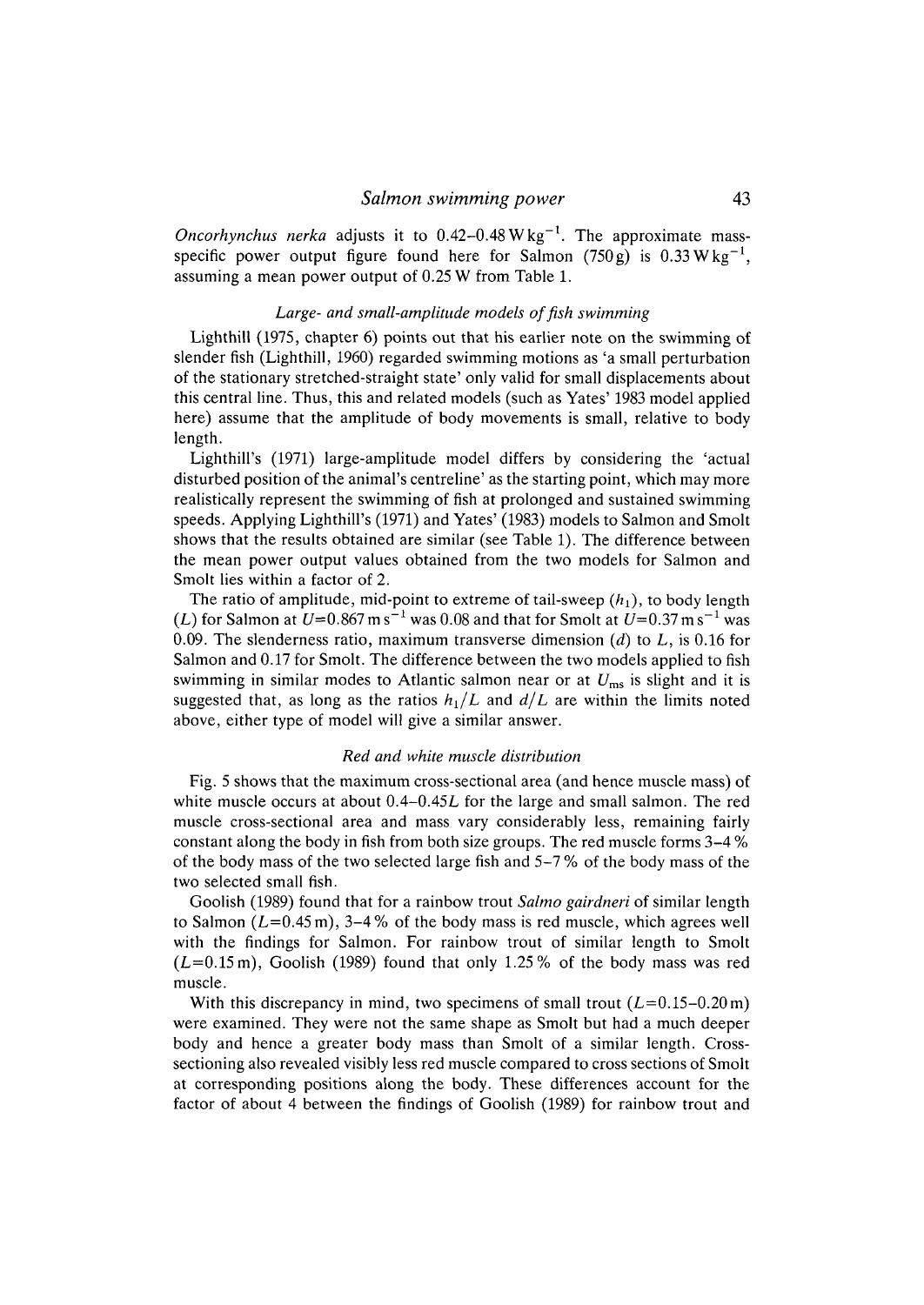those for Smolt. It appears that the greater proportion of red muscle found in Smolt is real and supports the sustained aerobic swimming required for the migratory phase of its life as it leaves the river and enters the sea.

# *Effects of scale*

The lengths of Salmon ( $L=0.45$  m) and Smolt ( $L=0.15$  m) differ by a factor of 3. Measurements of the wetted surface areas  $(S)$  using a gravimetric method by wrapping graph paper around similar-sized specimens of each size group supported the general rule that surface area scales as the square of the length (Salmon, S=0.064 m<sup>2</sup>; Smolt, S=0.00675 m<sup>2</sup>, where the scaling factor is about 9.5, close to  $3^2$ ).

The masses of Salmon (750 g) and Smolt (25 g) differ by a factor of 30 (densities of fish from each group were similar) and follow approximately the rule that mass scales as the cube of the length  $(3^3)$ , as fish densities for the large and small salmon were similar.

The  $U_{\text{ms}}$  values for Salmon  $(U_{\text{ms}}=2.03L \text{ s}^{-1}=0.91 \text{ m s}^{-1})$  and Smolt  $(U_{\text{ms}}=$  $3.62 L s^{-1}$ =0.54 m s<sup>-1</sup>) lie on the slope compiled by McMahon and Bonner (1983), and the endurance curves also fit into the series of curves (where swimming speed is in m s<sup>-1</sup>) compiled by Wardle (1988).

The mean power outputs of Salmon and Smolt swimming at *Ums* differ by a factor of 10-15. Assuming that the swimming speed of *Ums* is a valid speed for comparison of these two sizes, from the standard power *(P)* formula  $\bar{P}=1/2\rho U^3 S C_D$  (where  $\rho$  is water density, U is swimming speed, S is wetted surface area and  $C_D$  is drag coefficient) the wetted surface area may account for this difference, assuming that the friction drag component predominates over energy losses due to anterior recoil, as the salmon has a relatively shallow body depth anteriorly (see Lighthill 1960, 1969, 1970, 1971, 1975, 1977*a,b*; Hess and Videler, 1984; Webb, 1992).

Using the values given above for the ratios  $h_1/L$  and  $d/L$  for Salmon and Smolt, the Reynolds numbers  $(Re=UL/v)$ , where v is the kinematic viscosity of sea water) for Salmon and Smolt at the swimming speed *U* at which they were filmed are about  $4.0 \times 10^5$   $(U=0.87 \text{ m s}^{-1}, L=0.45 \text{ m})$  and  $5.6 \times 10^4$   $(U=0.37 \text{ m s}^{-1},$  $L=0.15$  m), respectively. At these Reynolds numbers with these fineness ratios, the corresponding  $C_D$  values of Salmon and Smolt from Hoerner (1965, chapter 6, Fig. 22) are 0.0035 and 0.01 for Salmon and Smolt, respectively.

Lighthill (1971) notes a discrepancy ('Lighthill's paradox', see Ferrari, 1975) between the  $C_D$  values obtained from rigid bodies (the values from Hoerner, 1965, for example) and those obtained from undulatory swimmers such as the salmon in this study. If his example is followed with the mean thrust  $(\bar{T})$  values obtained from his model for Salmon ( $\bar{T}$ =0.30N) and Smolt ( $\bar{T}$ =0.0052N), the calculated  $C<sub>D</sub>$  values come to 0.012 and 0.011, respectively. Hence Lighthill's paradox appears to hold for Salmon  $(0.012/0.0035=3.4)$  but not for Smolt  $(0.011/0.01 = 1.0).$ 

Lighthill's (1971) example of a 0.30 m long dace *Leuciscus leuciscus* swimming at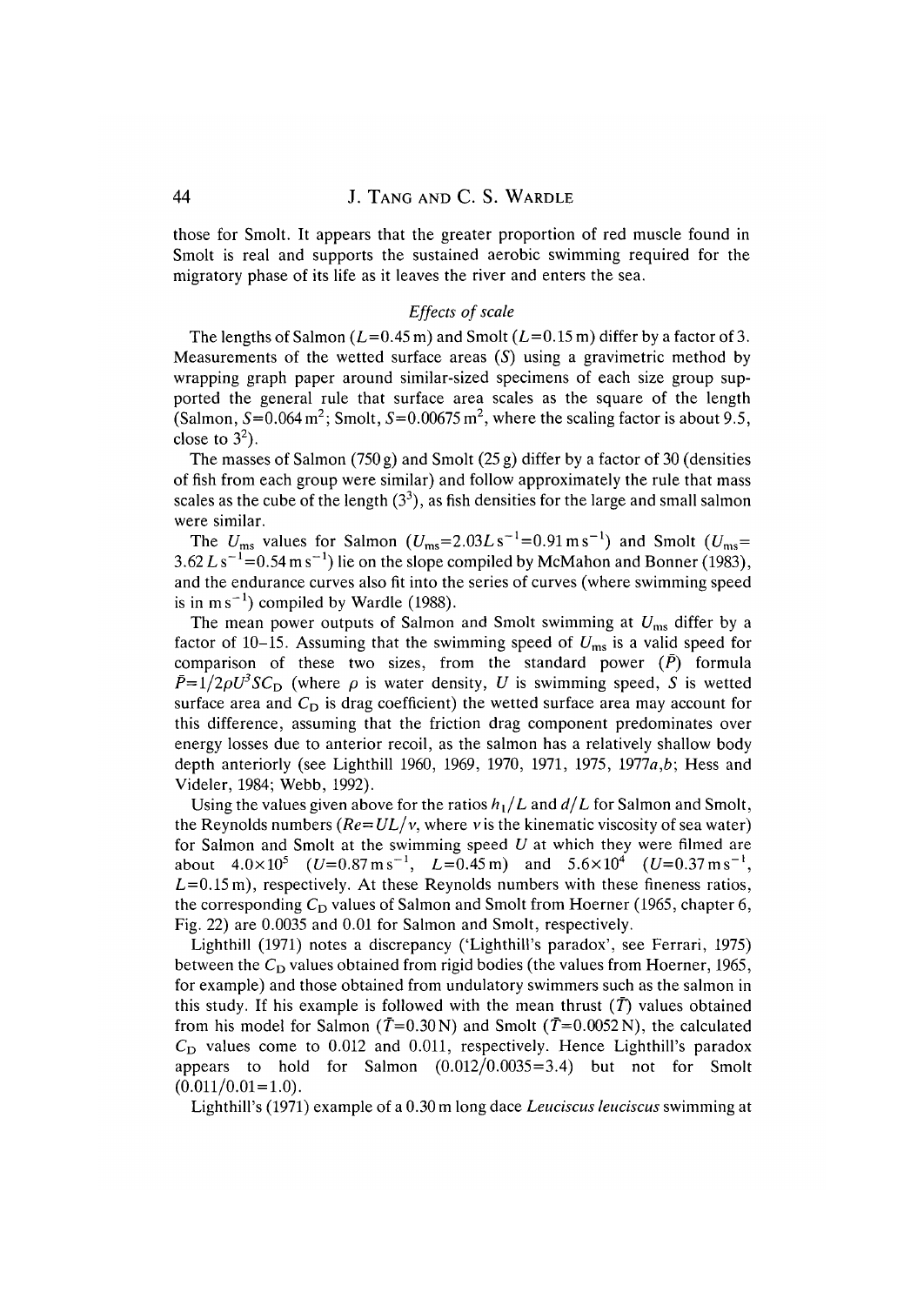$0.48\,\mathrm{m\,s^{-1}}$  with a Reynolds number of  $1.4{\times}10^5$  showed a calculated discrepancy (a 'paradox factor') of about 4. Lighthill's paradox here appears to be sizedependent: the discrepancy between rigid and undulatory swimming bodies scales very approximately inversely with Reynolds number.

The metabolic power coefficients  $C_{Ph}$  shown in Table 2 for Salmon and Smolt are lower than those obtained by Yates (1983, Figs 6-8) using Brett's (1965) data. The lower values obtained here may be because the fish swam through still water rather than in flume-type respirometers (Gehrke *et al.* 1990).

Measurement of power used by a swimming fish is not yet a routine process. Comparisons of different methods, as made here, can only be carried out in closely controlled situations. The current trends towards more appropriate measurements of muscle power output, and knowledge of how this muscle is coordinated to produce swimming motions at different speeds, may lead to more accurate values for the power used by swimming fish. The hydrodynamic models are only suitable for swimming at constant velocity. Fish rarely swim steadily and future models, if they are to be more practical, should take this into account and deal with those fluctuations of power consumption that are found in real situations.

#### **References**

- ALTRINGHAM, J. D. AND JOHNSTON, I. A. (1990). Modelling muscle power output in a swimming fish. *J. exp. Biol.* **148,** 395-402.
- BAINBRIDGE, R. (1963). Caudal fin and body movement in the propulsion of some fish. *J. exp. Biol.* **40,** 23-56.
- BONE, Q., KICENIUK, J. AND JONES, D. (1978). On the role of the different fibre types in fish myotomes at intermediate swimming speeds. *Fishery Bull. Fish Wildl. Serv. U.S.* 76,691-699.
- BRETT, J. R. (1965). The relation of size to the rate of oxygen consumption and sustained swimming speeds of sockeye salmon *Oncorhynchus nerka. J. Fish Res. Bd Can.* 22, 1491-1501.
- BRETT, J. R. AND GLASS, N. R. (1973). Metabolic rates and critical swimming speeds of Sockeye salmon *Oncorhynchus nerka* in relation to size and temperature. *J. Fish. Res. Bd Can.* 30, 379-387.
- ELLIOT, J. M. AND DAVIDSON, W. (1975). Energy equivalents of oxygen consumption in animal energetics. *Oceologia* **19,** 195-201.
- FERRARI, C. (1975). Considerations on fish locomotion. *Meccam'ca* Dec. 1975 (2nd National Congress of Amieta, Naples, October 1974), pp. 300-311.
- GEHRKE, P. C., FIDLER, L. E., MENSE, D. C. AND RANDALL, D. J. (1990). A respirometer with controlled water quality and computerized data acquisition for experiments with swimming fish. *Fish Physiol. Biochem.* 8, 61-67.
- GOOLISH, E. M. (1989). The scaling of aerobic and anaerobic muscle power in rainbow trout *Salmo gairdneri. J. exp. Biol.* **147,** 493-505.
- HE, P. AND WARDLE, C. S. (1988). Endurance at intermediate swimming speeds of Atlantic mackerel *Scomber scombrus* L., herring *Clupea harengus* L. and saithe *Pollachius virens* L. *J. Fish Biol.* 33, 255-266.
- HESS, F. AND VIDELER, J. J. (1984). Fast continuous swimming of saithe *Pollachius virens:* a dynamic analysis of bending moments and muscle power. *J. exp. Biol.* **109,** 229-251.
- HIGGINS, P. J. AND THORPE, J. E. (1990). Hyperplasia and hypertrophy in the growth of skeletal muscle in juvenile Atlantic salmon *Salmo salar* L. /. *Fish Biol.* 37, 505-519.

HOERNER, S. F. (1965). *Fluid-Dynamic Drag.* Brickton, New Jersey: S.F. Hoerner.

JOHNSTON, I. A. AND SALAMONSKI, J. (1984). Power output and force-velocity relationship of red and white fibres from the Pacific blue marlin *Makaira nigricans. J. exp. Biol.* **Ill,** 171-177.